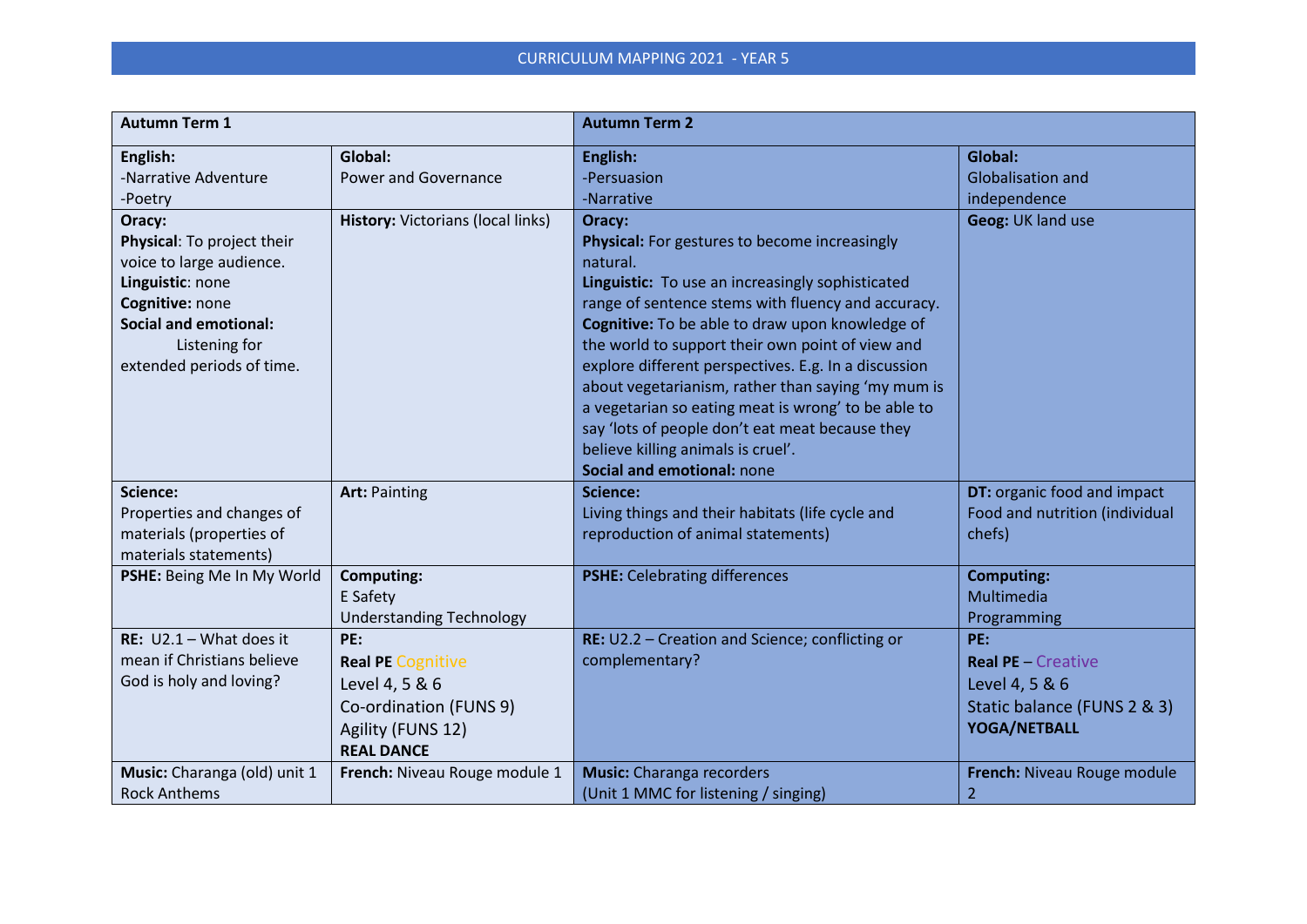| Spring term 1                    |                                    | <b>Spring Term 2</b>                                 |                            |
|----------------------------------|------------------------------------|------------------------------------------------------|----------------------------|
| English:                         | Global:                            | English:                                             | Global:                    |
| -Recount - diary                 | Sustainable development            | -Newspaper Report                                    | Identity and diversity     |
| -Narrative                       |                                    | -Poetry                                              |                            |
| Oracy:                           | <b>Geog: Mountains</b>             | Oracy:                                               | <b>History: Benin</b>      |
| Physical: none                   |                                    | Physical: To project their voice to large audience.  |                            |
| Linguistic: To use an            |                                    | Linguistic: none                                     |                            |
| increasingly sophisticated       |                                    | Cognitive: none                                      |                            |
| range of sentence stems          |                                    | Social and emotional: Listening for extended         |                            |
| with fluency and accuracy.       |                                    | periods of time.                                     |                            |
| Cognitive: To identify when      |                                    |                                                      |                            |
| a discussion is going off topic  |                                    |                                                      |                            |
| and to be able to bring it       |                                    |                                                      |                            |
| back on track.                   |                                    |                                                      |                            |
| Social and emotional: To         |                                    |                                                      |                            |
| speak with flair and passion.    |                                    |                                                      |                            |
| <b>Science:</b>                  | <b>Computing:</b>                  | Science:                                             | <b>Computing:</b>          |
| <b>Forces</b>                    | Data                               | <b>Earth and Space</b>                               | Internet                   |
|                                  | Multimedia                         |                                                      | Multimedia                 |
| <b>PSHE: Dreams and Goals</b>    | Art/DT:                            | <b>PSHE: Healthy Me</b>                              | <b>Art: Sculpture</b>      |
|                                  | <b>Mechanisms cams and pulleys</b> |                                                      |                            |
| RE:                              | PE:                                | RE:                                                  | PE:                        |
| U2.3 - Why do Christians         |                                    | U2.4 - Christians and how to live; 'What would Jesus |                            |
| believe Jesus was the            | <b>Real PE Social</b>              | do?                                                  | <b>Real PE Physical</b>    |
| Messiah?                         | Level 4, 5 & 6                     |                                                      | Level 4, 5 & 6             |
|                                  | <b>Dynamic balance (FUNS 5)</b>    |                                                      | Dynamic balance to agility |
|                                  | Counter balance (FUNS 7)           |                                                      | (FUNS 6)                   |
|                                  |                                    |                                                      | Static balance (FUNS 1)    |
|                                  | NETBALL/SWIMMING                   |                                                      |                            |
|                                  |                                    |                                                      | <b>SWIMMING</b>            |
| <b>Music: Charanga Recorders</b> | French: Niveau Rouge 3             | <b>Music:</b>                                        | French: Niveau Rouge 4     |
|                                  |                                    |                                                      |                            |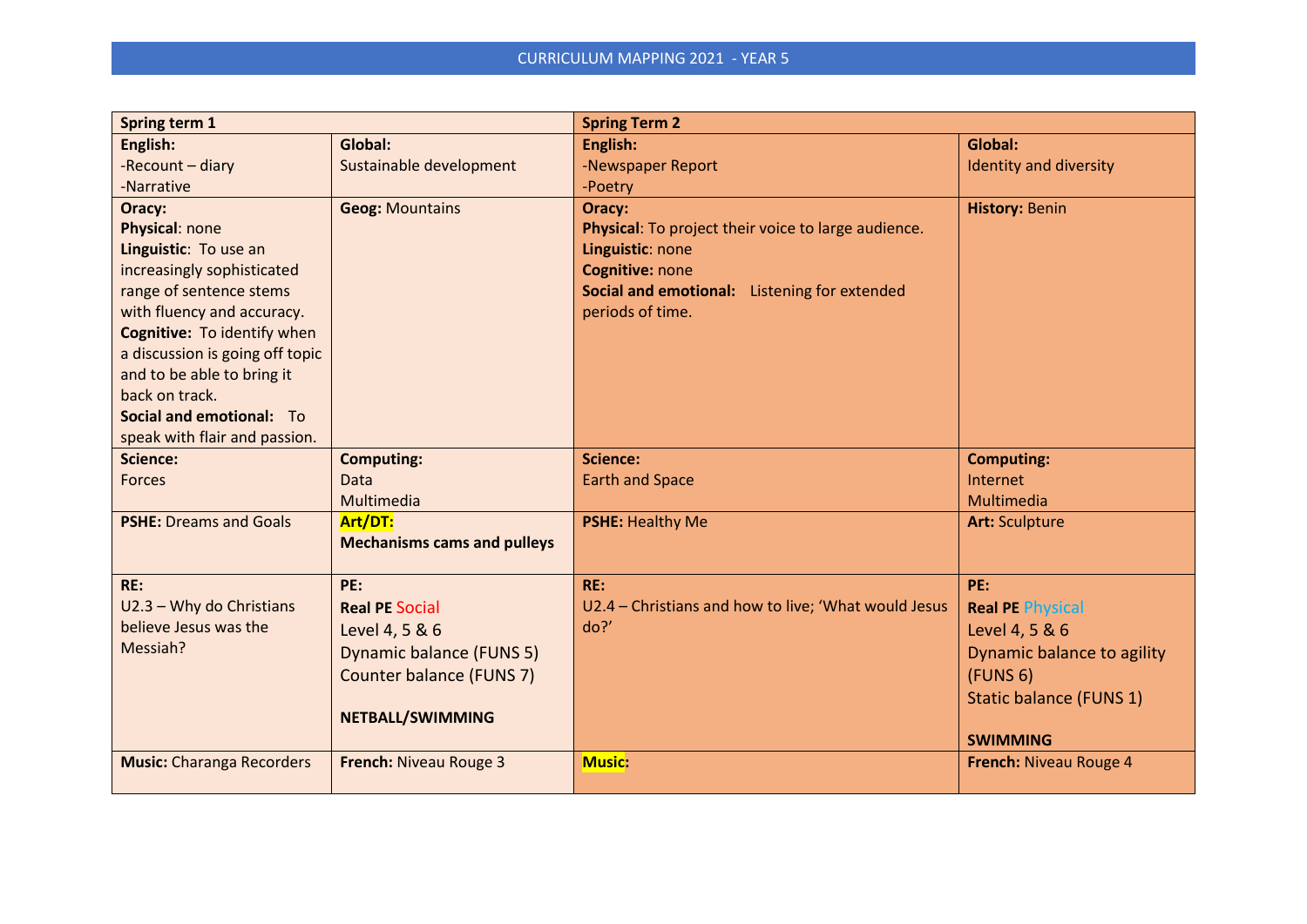| (Unit 2 MMC for listening /                                                                                                                                                                                                                                                                                                                                                                                                                                                                                                                                                         |                                                                                         |                     |                                                                                                                                                                                                                                                                                                             |                                                                                                    |  |
|-------------------------------------------------------------------------------------------------------------------------------------------------------------------------------------------------------------------------------------------------------------------------------------------------------------------------------------------------------------------------------------------------------------------------------------------------------------------------------------------------------------------------------------------------------------------------------------|-----------------------------------------------------------------------------------------|---------------------|-------------------------------------------------------------------------------------------------------------------------------------------------------------------------------------------------------------------------------------------------------------------------------------------------------------|----------------------------------------------------------------------------------------------------|--|
| singing)                                                                                                                                                                                                                                                                                                                                                                                                                                                                                                                                                                            |                                                                                         |                     |                                                                                                                                                                                                                                                                                                             |                                                                                                    |  |
| <b>Summer Term 1</b>                                                                                                                                                                                                                                                                                                                                                                                                                                                                                                                                                                |                                                                                         |                     | <b>Summer Term 2</b>                                                                                                                                                                                                                                                                                        |                                                                                                    |  |
| English:<br>-Narrative Adventure<br>-Explanation text -impersonal                                                                                                                                                                                                                                                                                                                                                                                                                                                                                                                   | Global:<br>Peace and conflict                                                           |                     | English:<br>-Poetry<br>-Discussion based theme linked to a narrative                                                                                                                                                                                                                                        | Global:<br>Social justice and inequality                                                           |  |
| Oracy:<br>Physical: For gestures to become increasingly<br>natural.<br>Linguistic: To use an increasingly sophisticated<br>range of sentence stems with fluency and<br>accuracy.<br>Cognitive: To be able to draw upon knowledge of<br>the world to support their own point of view and<br>explore different perspectives. E.g. In a discussion<br>about vegetarianism, rather than saying 'my mum<br>is a vegetarian so eating meat is wrong' to be able<br>to say 'lots of people don't eat meat because they<br>believe killing animals is cruel'.<br>Social and emotional: none |                                                                                         | Geog:<br><b>USA</b> | Oracy:<br>Physical: none<br>Linguistic: To use an increasingly sophisticated<br>range of sentence stems with fluency and accuracy.<br>Cognitive: To identify when a discussion is going off<br>topic and to be able to bring it back on track.<br>Social and emotional: To speak with flair and<br>passion. | <b>History: Egypt</b><br>(note: final year then move to<br>Y4, will be Vikings 1066 year<br>after) |  |
| Science:<br>Properties and changes of<br>materials (changes of<br>materials)<br>Living things and their<br>habitats (life cycle and<br>reproduction of plants<br>statements)                                                                                                                                                                                                                                                                                                                                                                                                        | <b>Computing:</b><br>Programming                                                        |                     | Science:<br>Animals incl. humans                                                                                                                                                                                                                                                                            | <b>Computing:</b><br><b>Understanding Technology</b><br>Programming                                |  |
| <b>PSHE: Relationships</b>                                                                                                                                                                                                                                                                                                                                                                                                                                                                                                                                                          | <b>Art: Printing</b>                                                                    |                     | <b>PSHE: Changing Me</b>                                                                                                                                                                                                                                                                                    | <b>DT: Structures</b>                                                                              |  |
| RE:<br>U2.5 - What do Christians<br>believe Jesus did to 'save'<br>people?                                                                                                                                                                                                                                                                                                                                                                                                                                                                                                          | PE:<br><b>Real PE Health &amp; Fitness</b><br>Level 4, 5 & 6<br>Static balance (FUNS 4) |                     | RE:<br>U2.6 - For Christians, what kind of King is Jesus?                                                                                                                                                                                                                                                   | PE:<br><b>Real PE Personal</b><br>Level 4, 5 & 6<br>Co-ordination (FUNS 8)                         |  |